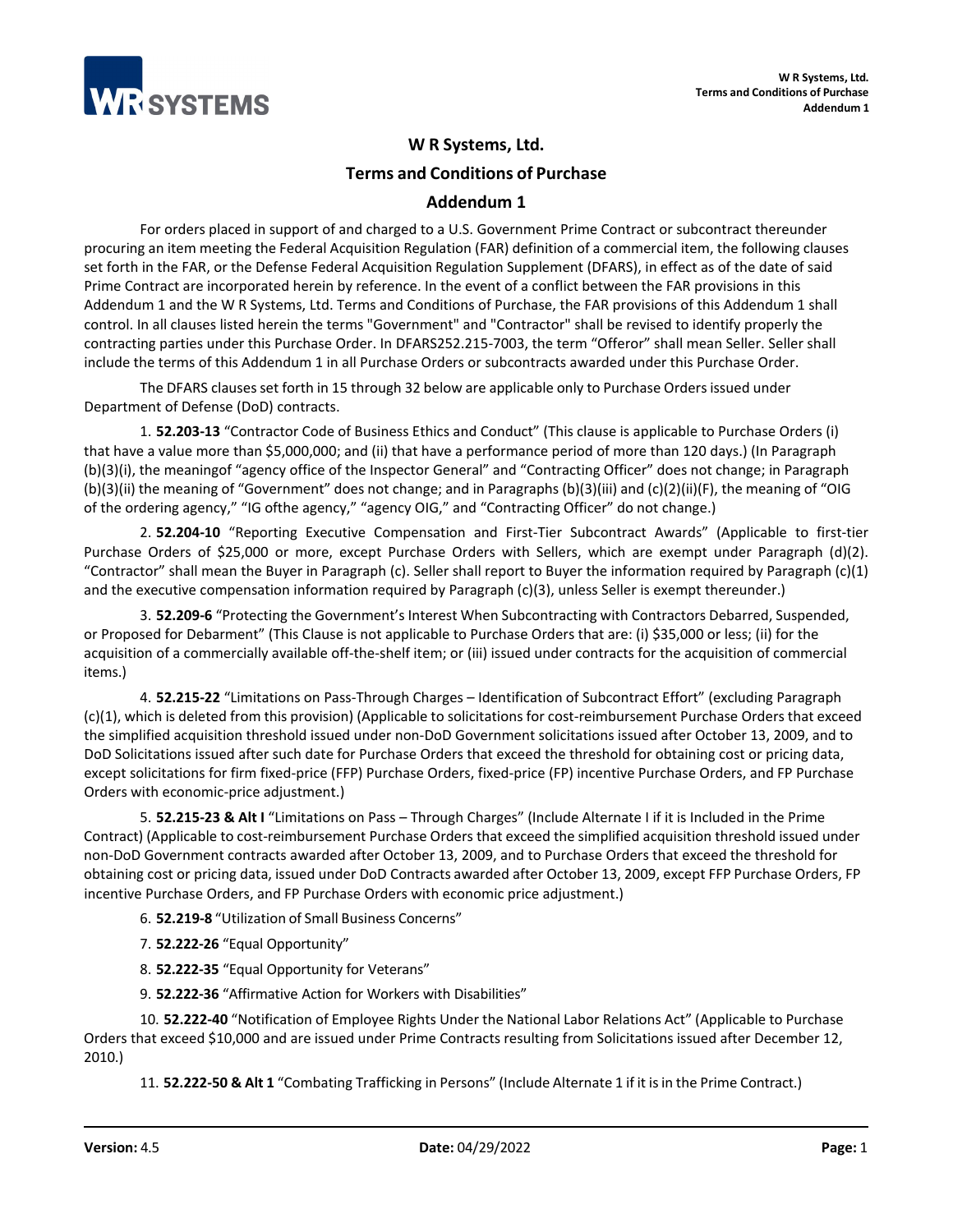**TESYSTEMS** 

12. **52.222-54** "Employment Eligibility Verification" (This clause is applicable to Purchase Orders (i) for construction or commercial or non-commercial services (except commercial services that are part of a purchase of a commercial off-theshelf (COTS) item, or an item that would be a COTS item, but for minor modifications, performed by the COTS provider, and that are normally provided for that COTS item); (ii) has a value more than \$3,000; and (iii) includes work performed in the United States.)

13. **52.223-99 (OCT 2021) (Deviation (Dev.)) –** "Ensuring adequate Coronavirus Disease 2019 (COVID-19) Safety Protocols for Federal Contractors" (This clause is applicable to services when the contract amount is expected to be at or above \$250,000. "Covered contractors must immediately designate one or more persons to coordinate implementation of and compliance with the Guidance and the required workplace safety protocols," do not include contracts or subcontracts under \$250,000 in value or contracts or subcontracts "solely for the manufacturing of products." Contracts and subcontracts with Indian Tribes under the Indian Self-Determination and Education Assistance Act are excluded from this requirement, but procurement contracts or subcontracts under the FAR with Indian-owned or tribally-owned business entities are considered Covered Contracts. Further, solicitations and contracts where employees are performing work only outside the U.S. or its outlying areas are excluded from the applicability of FAR 52.233-99. All employees, except those with a permitted medical or religious accommodation, must be fully vaccinated for COVID-19 by Dec. 8; 2021 and all individuals, including employees and visitors, must immediately comply with published CDC guidance for masking and physical distancing in the workplace/sites." This clause does not include contracts or subcontracts under \$250,000 in value or contracts or subcontracts "solely for the manufacturing of products." Contracts and subcontracts with Indian Tribes under the Indian Self-Determination and Education Assistance Act are excluded from this requirement, but procurement contracts or subcontracts under the FAR with Indian-owned or tribally-owned business entities are considered Covered Contracts. Further, solicitations and contracts where employees are performing work only outside the U.S. or its outlying areas are excluded from the applicability of FAR 52.233-99.)

14. **52.244-6** "Subcontracts for Commercial Items"

15. **52.246-11** "Higher-Level Contract Quality Requirement"

16. **52.246-1** "Contractor Inspection Requirements" (This clause is applicable to Purchase Orders for supplies or services when the contract amount is expected to be at or below \$35,000.)

- 17. **52.247-64** "Preference for Privately Owned U.S.-Flag Commercial Vessels"
- 18. **52.251-1 "**Government Supply Sources" The Contracting Officer may issue the Contractor an authorization to use Government supply sources in the performance of this contract. Title to all property acquired by the Contractor under such an authorization shall vest in the Government unless otherwise specified in the contract. The provisions of the clause at FAR 52.245-1, Government Property, apply to all property acquired under such authorization.
- 19. **252.204-7008** "Requirements for Contracts Involving Export-Controlled Items"
- 20. **252.204-7012** "Safeguarding Covered Defense Information and Cyber Incident Reporting"

21. **252.215-7003** "Excessive Pass-Through Charges – Identification of Subcontract Effort" (APR 2007) (Excluding Paragraph(c) (1) which is deleted from this provision.) (Applicable to solicitations for Purchase Orders issued under DoD solicitations issued after April 25, 2007 and before May 13, 2008, except solicitations for FFP Purchase Orders and FP Purchase Orders with economic price adjustment.)

22. **252.215-7003** "Excessive Pass-Through Charges – Identification of Subcontract Effort" (MAY 2008) (Excluding Paragraph (c) (1) which is deleted from this provision.) (Applicable to solicitations for Purchase Orders issued under DoD solicitations issued after May 12, 2008 and before October 14, 2009, except solicitations for FFP Purchase Orders and FP Purchase Orders with economic price adjustment.)

23. **252.215-7004** "Excessive Pass-Through Charges" (APR 2007) (Applicable to Purchase Orders issued under DoD contracts entered into after April 25, 2007 and before May 13, 2008, except FFP Purchase Orders and FP Purchase Orders with economic price adjustment.)

24. **252.215-7004 & Alt I** "Excessive Pass-Through Charges" (MAY 2008) (Include Alternate I if it is included in the Prime Contract) (Applicable to Purchase Orders under DoD contracts awarded after May 12, 2008, and before October 14, 2009, except FFP Purchase Orders and FP Purchase Orders with economic price adjustment.)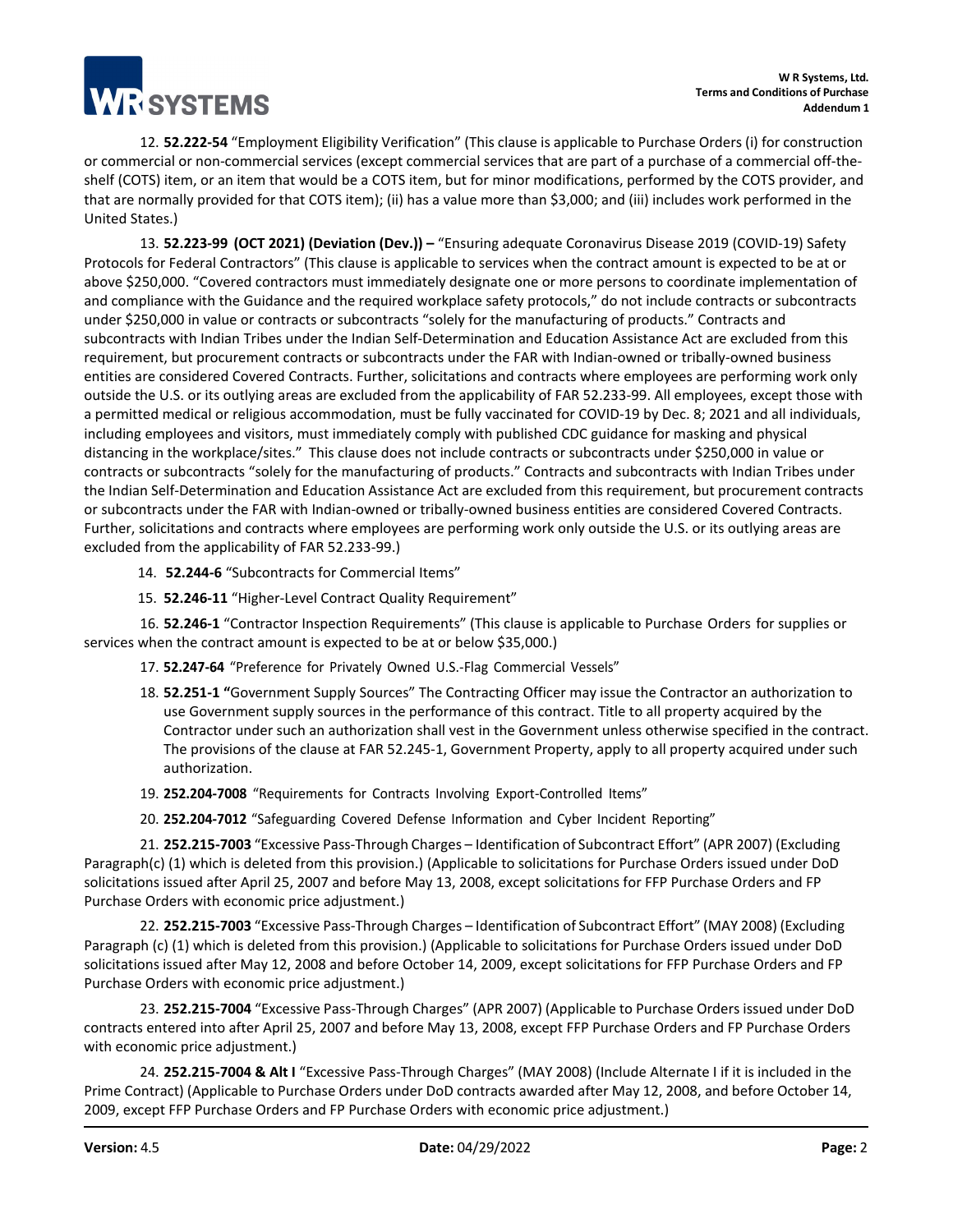

25. **252.223-7999** "Ensuring Adequate COVID-19 Safety Protocols for Federal Contractors (Deviation 2021-O0009)" (This clause implements Executive Order 14042, ensuring Adequate COVID-Safety Protocols for Federal Contractors, dated September 9, 2021 (published in the Federal Register on September 14, 2021, 86 FR 50985). (c) Compliance. The Contractor shall comply with all guidance, including guidance conveyed through frequently-asked questions, as amended during the performance of this contract, for contractor or subcontractor workplace locations published by the Safer Federal Workforce Task Force (Task Force Guidance) a[t https:/www.saferfederalworkforce.gov/contractors/. \(](https://www.saferfederalworkforce.gov/contractors/)d) Subcontracts. The Contractor shall include the substance of this clause, including this paragraph (d), in subcontracts at any tier that exceed the simplified acquisition threshold, as defined in FAR 2.101 on the date of subcontract award, and are for services, including construction, performed in whole or in part within the United States or its outlying areas.)

**252.225-7000** "Buy American Balance of Payments Program Certificate" *Certifications and identification of country of origin.*

 (1) For all line items subject to the Buy American and Balance of Payments Program—Basic clause of this solicitation, the offeror certifies that-

(i) Each end product, except those listed in paragraphs (c)(2) or (3) of this provision, is a domestic end product; and

 (ii) For end products other than COTS items, components of unknown origin are considered to have been mined, produced, or manufactured outside the United States or a qualifying country.

26. **252.225-7008** "Restriction on Acquisition of Specialty Metals" (Applicable to Purchase Orders for the delivery of specialty metals as end items.)

27. **252.225-7009** "Restriction on Acquisition of Certain Articles Containing Specialty Metals" (Excluding Paragraph (d) which is deleted from this clause.) (This clause applies to Purchase Orders under Prime Contracts awarded after July 28, 2009.)

28. **252.225-7010** "Commercial Derivative Military Article – Specialty Metals Compliance Certificate" (This clause applies to Purchase Orders under Prime Contracts awarded after July 28, 2009.)

29. **252.225-7012** "Preference for Certain Domestic Commodities"

30. **252.225-7014 & Alt I** "Preference for Domestic Specialty Metals" and Alternate 1

31. **252.225-7014 (Dev. No. 2006-O0004) & Alt. 1 (Dev. No.2006-O0004)** "Preference for Domestic Specialty Metals" (Dev. No.2006-O0004) and Alternate I (Dev. No. 2006 O0004) (These deviations apply to Purchase Orders under Prime Contracts awarded after November 15, 2006 and before October 26, 2007.)

32. **252.225-7014 (Dev. No. 2007-O00011) & Alt 1 (Dev. No. 2007-O0011)** "Preference for Domestic Specialty Metals" (Dev. No. 2007-O0011) and Alternate 1 (Dev. No. 2007-O0011) (These deviations apply to Purchase Orders under Prime Contracts awarded after October 25, 2007 and before January 29, 2008.)

33. **252.225-7014 (Dev. No. 2008-O0002) & Alt I (Dev. No. 2008-O0002)** "Preference for Domestic Specialty Metals" (Dev. No. 2008-O0002) and Alternate 1 (Dev. No. 2008-O0002) (These deviations apply to Purchase Orders under Prime Contracts awarded after January 28, 2008 and before July 29, 2009.)

34. **252.227-7013 "**Rights in Technical Data Non-commercial Items" (Applicable whenever any technical data for commercial items developed in part at Government expense will be provided for delivery to the Government under this Purchase Order.)

35. **252.227-7015 "**Technical Data – Commercial Items" (Applicable whenever any technical data related to commercial items developed in any part at private expense will be provided under this Purchase Order for delivery to the U.S. Government.)

36. **252.227-7037** "Validation of Restrictive Markings on Technical Data" (Applicable whenever technical data is to be delivered under this Purchase Order.)

37. **252.244-7000** "Subcontracts for Commercial Items and Commercial Components"

38. **252.246-7003** "Notification of Potential Safety Issues"

39. **252-246-7000 (MAR 2008)** "Material Inspection and receiving Report"

40. **252.246-7007** "Contractor Counterfeit Electronic Part Detection and Avoidance System"